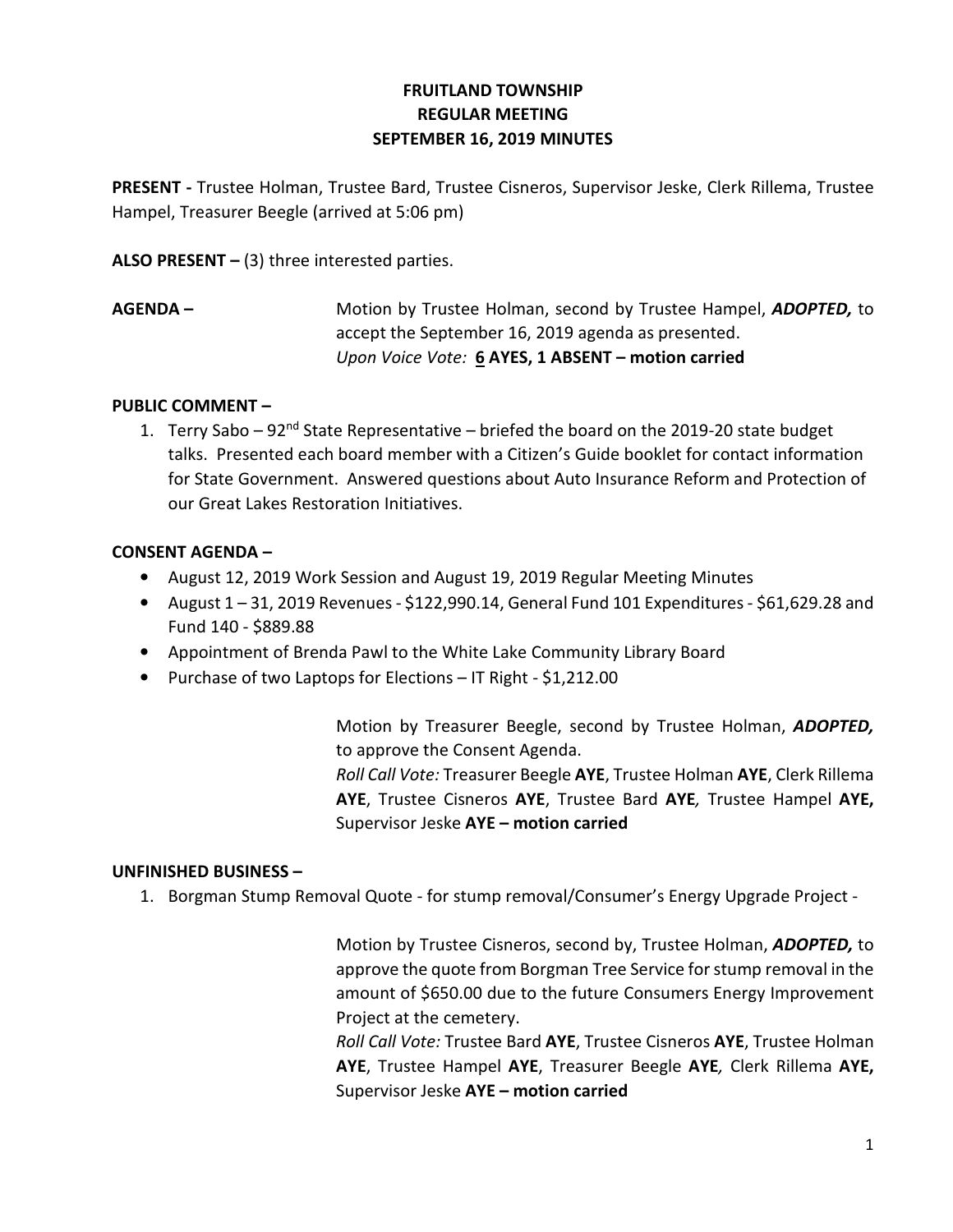FRUITLAND TOWNSHIP SEPTEMBER 16, 2019 REGULAR MEETING MINUTES

2. Ordinance 144: Revised Article R45 – Accumulation of Junk, Trash, Debris and Inoperable Vehicles –

> Motion by Trustee Holman, second by Trustee Bard, ADOPTED, to approve Ordinance 144, revisions to Article R45 as presented. Roll Call Vote: Trustee Holman AYE, Trustee Bard AYE, Trustee Hampel AYE, Treasurer Beegle AYE, Trustee Cisneros AYE, Clerk Rillema AYE, Supervisor Jeske AYE – motion carried

#### 3. Ordinance Enforcer –

Motion by Trustee Bard, second by Trustee Holman, ADOPTED, to authorize the Supervisor to end the employment of our current Ordinance Enforcer.

Upon Voice Vote – 7 AYES motion carried

#### NEW BUSINESS –

Ordinance 143: Zoning Ordinance Amendments as recommended by the Planning Commission –

- a. Article II, Section 2.02, Definitions, A Accessory Building & Section 2.05, Definitions, D - Day Care, Private Homes: A. Family Child Care Home and B. Group Child Care Home & Elimination of Section 2.19, Definitions, S – State Licensed Residential Facility
- b. Article IV, RR Rural Residential District; Article V, LDR Low Density Residential District; Article VI, MDR Medium Density Residential District; Article VIa, Lake Michigan Shoreline District; Article VII, MHDR Medium High Density Residential District; Article VIII, HDR High Density Residential District; Article VIIIa Inland Lakes District; Article VIIIb, North Duck Lake Overlay District
	- $\triangleright$  Add to Uses Permitted by Right: Family child care homes
	- $\triangleright$  Remove: Family group care facilities
	- $\triangleright$  Add to Uses Permitted by Special Land Use: Group child care homes
	- $\triangleright$  Remove: Large and small group care facilities
- c. Article IXa, Open Space Planned Unit Development, Section 9.06a, Permitted Uses 2. Add family child care homes and Remove day care facilities. Section 9.07a Uses Permitted by Special Land Use D. Group child care home.
- d. Article IX, Manufactured Home Park District, Section 9.02 & 9.03
	- $\triangleright$  Add to Permitted Uses: Family child care home
	- $\triangleright$  Add to Uses Permitted by Special Land Use: Group child care homes
- e. Article XIV Special Land Uses, Section 14.04 (see attached)
- f. Section 3.11 Fences, Walls Berms and Screens (see attached)
- g. Section 3.22 add A Temporary Sales and add B Residential Garage/Basement/Yard Sales.
- h. Section 3.31 Average Setback Lines D (see attached)
- i. Article VIa Lake Michigan Shoreline District, Section 6.04a Site Development Standards (see attached)
- j. Article VIIIa Inland Lakes District, Section 8.02a Site Development Standards Add 11 (language attached)